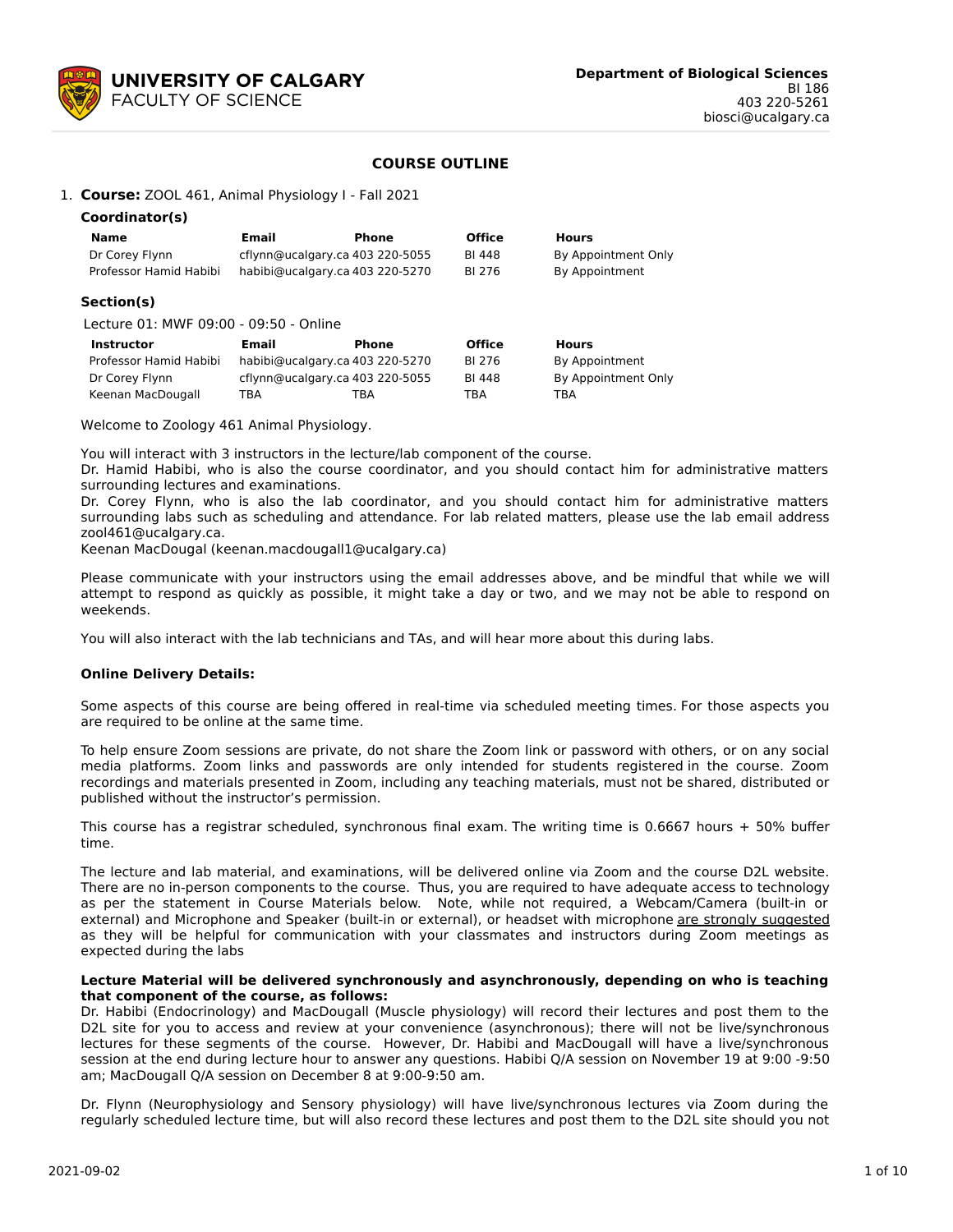be able to attend the lectures.

In all cases, students will be responsible for reviewing the lecture material prior to any exam that covers that material.

See the detailed lecture and exam schedule below.

## **Labs will be delivered synchronously, and you are expected to attend your scheduled lab session via ZOOM.**

The laboratory component will consist of 6 Lab Exercises. You do not need to be physically present in the lab, however, you will be required to attend your scheduled lab session via a Zoom meeting. During the lab you will watch the experiments being completed and participate in discussions of the concepts and techniques being used. Each student will receive an 'Engagement Score' based on your participation during the labs. You will be required to answer questions and contribute to the discussions of the lab experiments. After the lab is completed, you will be provided with data from each lab exercise that you will use to complete a lab report or lab quiz. Further information about the lab exercises, reports, quizzes, etc will be provided on the D2L website.

#### **Exams will be delivered synchronously through the course D2L website.**

There will be two evening midterm exams, Oct 19, and Nov 23, starting at 7PM and running until 8:30. There will also be a registrar scheduled final exam. All the exams will have a specific start time and duration, and you will be expected to be online to access the exams during these time periods. See Out of Class Activities below for details.

#### **Course Site:**

D2L: ZOOL 461 L01-(Fall 2021)-Animal Physiology I

**Note:** Students must use their U of C account for all course correspondence.

## 2. **Requisites:**

See section [3.5.C](http://www.ucalgary.ca/pubs/calendar/current/sc-3-5.html) in the Faculty of Science section of the online Calendar.

# **Prerequisite(s):**

Biology 331.

#### **Antirequisite(s):**

Credit for Zoology 461 and any of Biology 305, Medical Science 404, 604, Zoology 269, Kinesiology 259, 260 or 323 will not be allowed.

## 3. **Grading:**

The University policy on grading and related matters is described in [F.1](http://www.ucalgary.ca/pubs/calendar/current/f-1.html) and [F.2](http://www.ucalgary.ca/pubs/calendar/current/f-2.html) of the online University Calendar.

In determining the overall grade in the course the following weights will be used:

| Component(s)                | Weighting % | Date                                       |
|-----------------------------|-------------|--------------------------------------------|
| Lab: 6 labs worth 3.5% each |             | Synchronous during your scheduled lab time |
| Lab Engagement Score        |             | Synchronous during your scheduled lab time |
| Midterm Exam 1 (Flynn)      | 34          | Oct 19: 7-8:30 PM synchronous              |
| Midterm Exam 2 (Habibi)     | 25          | Nov 23: 7-8:30 PM synchronous              |
| <b>IFinal Exam:</b>         |             | Registrar scheduled, 1 hour, synchronous   |

Each piece of work (reports, assignments, quizzes, midterm exam(s) or final examination) submitted by the student will be assigned a grade. The student's grade for each component listed above will be combined with the indicated weights to produce an overall percentage for the course, which will be used to determine the course letter grade.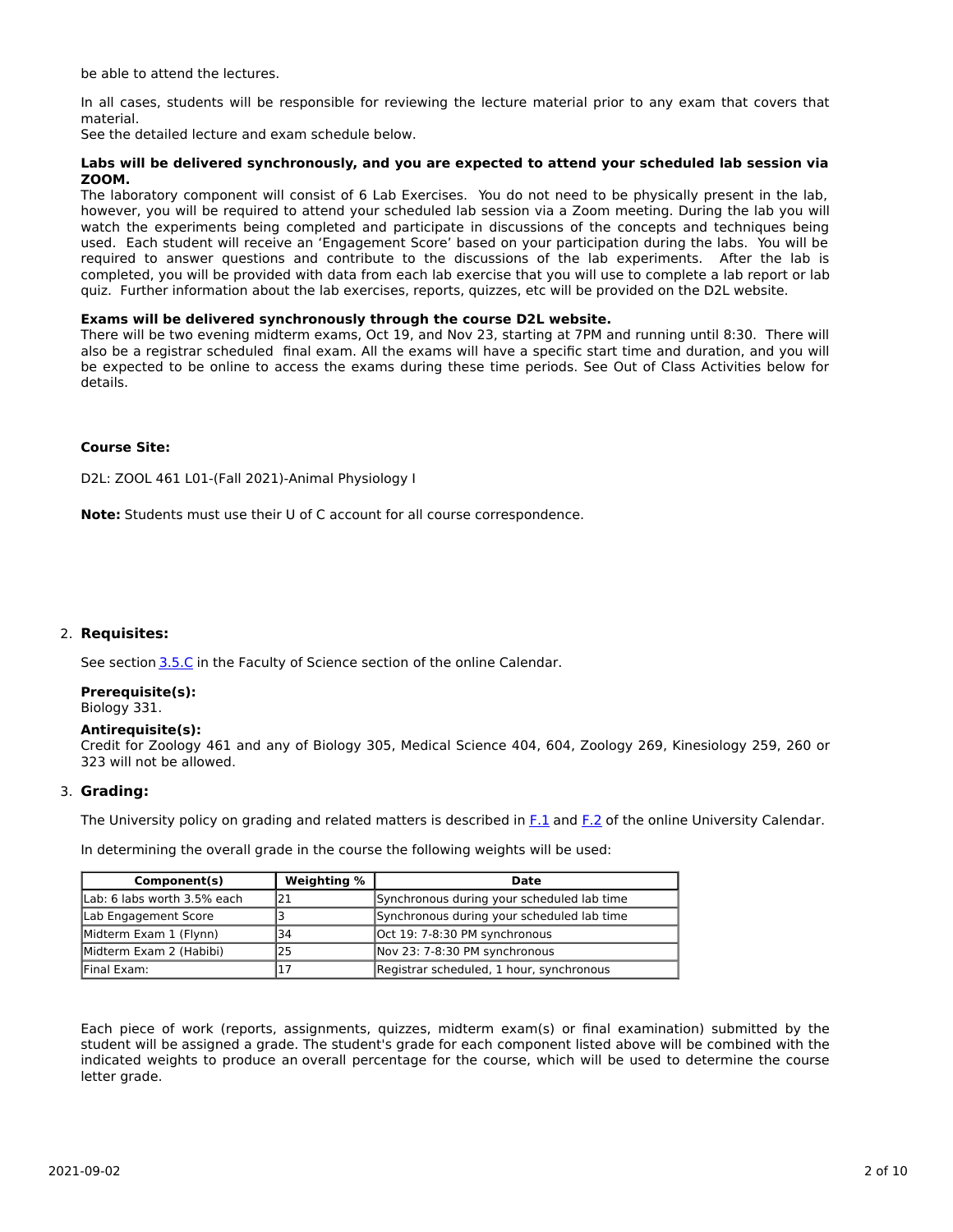The conversion between a percentage grade and letter grade is as follows.

|                              | -           | -   | А.<br>- | - - |     | . .  |      |     |     | -<br>.<br>- | Ð<br>н |
|------------------------------|-------------|-----|---------|-----|-----|------|------|-----|-----|-------------|--------|
| <b>Minimum</b><br>% Reauired | 95 %<br>ر ر | 90% | 85 %    | 80% | 75% | 71 % | 67 % | 63% | 59% | 55 %<br>--  | 50 %   |

This course will have a final exam that will be scheduled by the Registrar. The Final [Examination](https://www.ucalgary.ca/registrar/exams) Schedule will be published by the Registrar's Office approximately one month after the start of the term. The final exam for this course will be designed to be completed within 0.6667 hours.

The final exam will be administered using an on-line platform. Per section G.5 of the online Academic Calendar, timed final exams administered using an on-line platform, such as D2L, will be available on the platform. Due to the scheduling of the final exams, the additional time will be added to **the end** of the registrar scheduled **synchronous** exam to support students. This way, your exam schedule accurately reflects the **start time** of the exam for any **synchronous** exams. E.g. If a **synchronous** exam is designed for 2 hours and the final exam is scheduled from 9-11am in your student centre, the additional time will be added to the **end** time of the **synchronous** exam. This means that if the exam has a 1 hour buffer time, a synchronous exam would start at 9 am and finish at 12pm.

**You must obtain a passing grade (D minimum) in the lecture component of the course (weighted** average of the midterms and final exam) to be considered for a passing grade overall in the course. Students who do not obtain at least a D in the lecture component of the course will receive an F as **their final grade in the course, regardless of their lab grades.**

#### Students who miss more than one midterm exam will not be eligible to pass the course. A final grade **of F will be given to students who miss more than one midterm exam.**

The University of Calgary offers a [flexible](https://www.ucalgary.ca/pubs/calendar/current/f-1-3.html) grade option, Credit Granted (CG) to support student's breadth of learning and student wellness. Faculty units may have additional requirements or restrictions for the use of the CG grade at the faculty, degree or program level. To see the full list of Faculty of Science courses where CG is not eligible, please visit the following website: [https://science.ucalgary.ca/current-students/undergraduate/program](https://science.ucalgary.ca/current-students/undergraduate/program-advising/flexible-grading-option-cg-grade)advising/flexible-grading-option-cg-grade

#### 4. **Missed Components Of Term Work:**

The university has suspended the requirement for students to provide evidence for absences. Please do not attend medical clinics for medical notes or Commissioners for Oaths for statutory declarations.

In the event that a student legitimately fails to submit any online assessment on time (e.g. due to illness etc...), please contact the course coordinator, or the course instructor if this course does not have a coordinator to arrange for a re-adjustment of a submission date. Absences not reported within 48 hours will not be accommodated. If an excused absence is approved, one possible arrangement is that the percentage weight of the legitimately missed assignment could also be pro-rated among the components of the course. This option is at the discretion of the coordinator and may not be a viable option based on the design of this course.

There are no makeup midterm exams. If a student misses a midterm exam due to a university-sanctioned excuse (debilitating illness, severe domestic affliction, religious conviction, or faculty approved activity), the weight of that midterm will be equally distributed to the remaining midterm exams and final exam. Missing an exam for other reasons will result in a grade of zero for that exam. **A student who misses more than one midterm exam will not be eligible to pass the course and will receive a grade of F in the course.**

Attendance at labs is mandatory. Students are expected to attend the lab sessions for which they are scheduled. If there is an occasion where a student is unable to attend their scheduled lab they should contact the lab coordinator, Dr. Flynn, using the course email address zool461@ucalgary, to determine if an alternative lab time can be arranged. If a student misses their lab for a reason other than a university-sanctioned excuse (debilitating illness, severe domestic affliction, religious conviction, or faculty approved activity), a score of zero (0) will be applied for that lab. Lab reports will be submitted to an appropriate dropbox in D2L at a specified time after the completion of the lab. Late reports will receive a late penalty of 10% removed from the lab report grade for each day (24 hour period) it is late. Reports that are more than 4 days late (with no university sanctioned excuse) will receive a score of 0.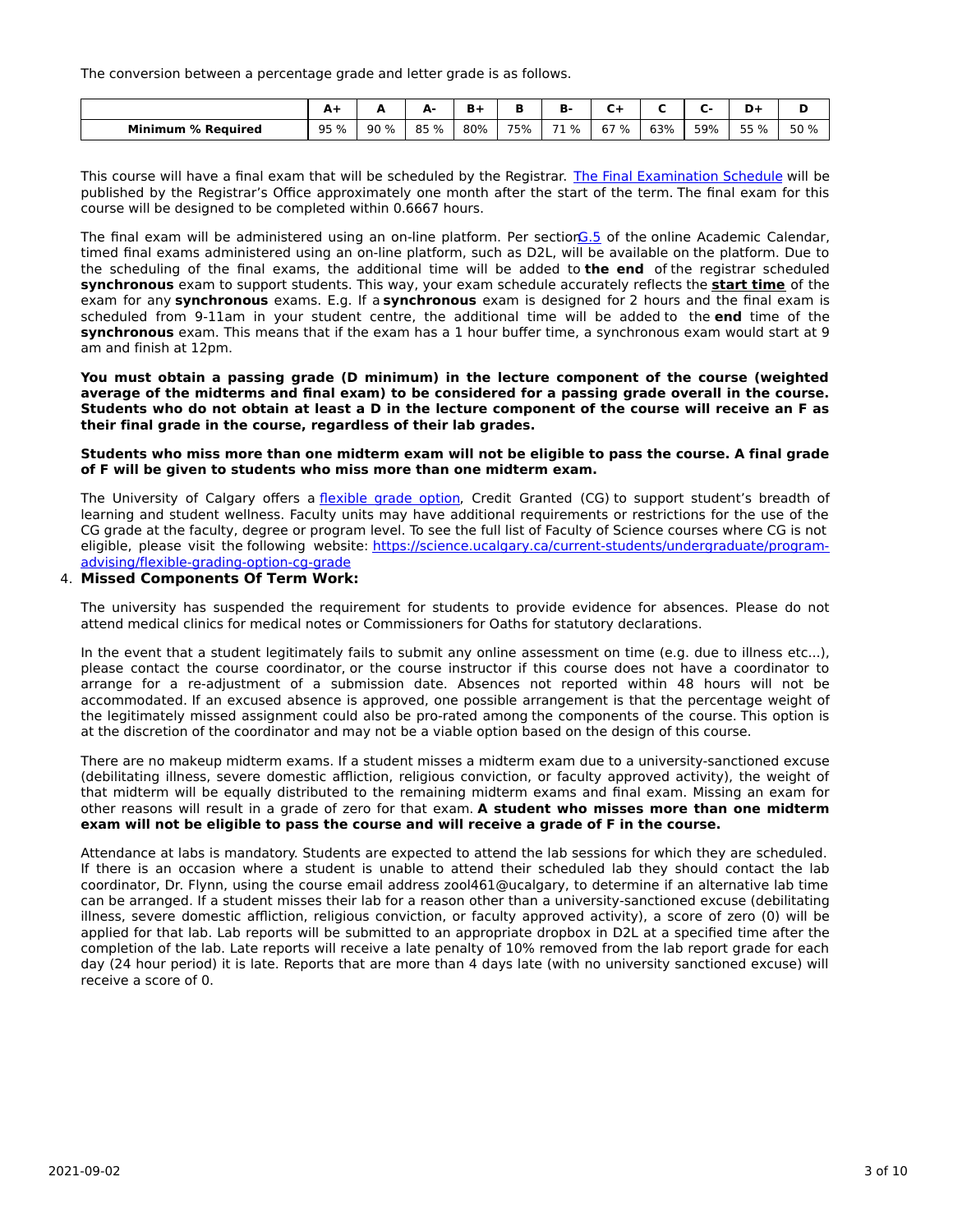# 5. **Scheduled Out-of-Class Activities:**

The following out of class activities are scheduled for this course.

| Activity  | Location | Date and Time                         | Duration   |
|-----------|----------|---------------------------------------|------------|
| Midterm 1 | On-line  | Tuesday, October 19, 2021 at 7:00 pm  | 90 Minutes |
| Midterm 2 | On-line  | Tuesday, November 23, 2021 at 7:00 pm | 90 Minutes |

**REGULARLY SCHEDULED CLASSES HAVE PRECEDENCE OVER ANY OUT-OF-CLASS-TIME-ACTIVITY.** If you have a conflict with the out-of-class-time-activity, please contact your course coordinator/instructor no later than **14 days prior** to the date of the out-of-class activity so that alternative arrangements may be made.

There will be 2 midterm exams, scheduled Oct 19, and Nov 23 from 7-8:30 PM. The first exam will **cover covering Neurobiology, Sensory Physiology and Perception lecture material, and the second exam will cover Endocrinology lecture material.**

The final exam will be 40 minutes long  $(40 + 20$  min buffer = total 60 min) and cover Muscle **physiology lecture material.**

**If you have an existing class conflict that requires your synchronous attendance during one of the scheduled exam periods, then please contact the course coordinator Dr. Habibi (habibi@ucalgary.ca) at least 2 weeks prior to the exam so that an alternative can be arranged. The alternative will** consist of writing the exam at a different time the day it is scheduled. Students who write an exam at an alternate time will also be required to sign a confidentiality waver indicating that they will not **share details of the exams, nor will they knowingly receive details from other students.**

**The midterm exams will be designed to be written within 60 minutes, plus an additional 30 minutes** to allow for technical issues (90 minutes total). Time will be adjusted for SAS students if needed and **accommodations for students will be done on a case-by-case basis.**

**The final exam will be registrar scheduled, and will be written synchronously during the time period** assigned. It will be designed to be written within 40 minutes, plus an additional 20 minutes to allow **for technical issues (1 hour total). Time will be adjusted for SAS students if needed and accommodations for students will be done on a case-by-case basis.**

## **6. Course Materials:**

**Recommended Textbook(s):**

**Hill, Wyse, Anderson, Animal Physiology, 4th edition: Sinauer..**

**The course text is recommended, to help you prepare for or review lecture material. However, you** are not required to have the text for the course, and all material that you are responsible for will be **provided in lecture. Examinations will be based on lecture material only, and will be based on the lecture material provided/delivered by your instructors. Suggested readings from the textbook, if** any, are only to help reinforce the lecture material, and you will not be tested on any material from **the text that is not also covered in lecture.**

**In order to successfully engage in their learning experiences at the University of Calgary, students taking online, remote and blended courses are required to have reliable access to the following technology:**

- **A computer with a supported operating system, as well as the latest security, and malware updates;**
- **A current and updated web browser;**
- **Webcam/Camera (built-in or external);**
- **Microphone and speaker (built-in or external), or headset with microphone;**
- **Current antivirus and/or firewall software enabled;**
- **Stable internet connection.**

**For more information please refer to the UofC [ELearning](https://elearn.ucalgary.ca/technology-requirements-for-students) online website.**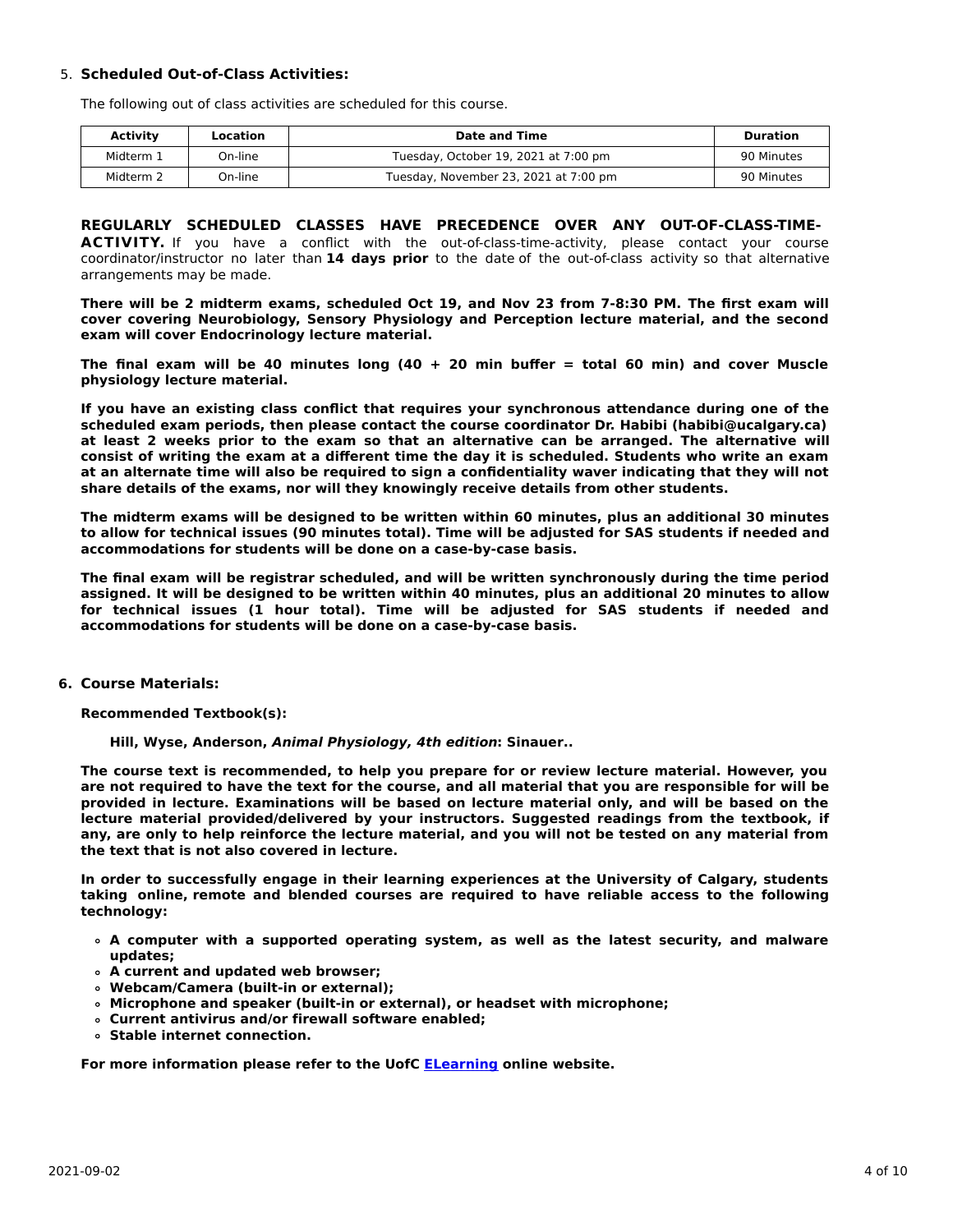## **7. Examination Policy:**

**IMPORTANT: Midterm exams and Final Exam will be administered online through the D2L course website. It is the student's responsibility to ensure they have adequate computer and internet access. Students will be required to begin their midterm exams promptly at 7:00 PM, and the final exam at the start of the registrar scheduled exam period. Students will have a 20 minute window in** which to begin their exam. If a student has NOT begun their exam within 20 minutes (7:20pm for the **midterm exams), the will receive a grade of 0 (zero) for that midterm. If a student encounters any technical issues starting an exam, they MUST document the issue by taking a photo, screenshot, or video, and they must contact the instructor immediately so that either additional time can be provided to access the exam or alternative arrangements made. Students experiencing such difficulties who do not contact their instructor providing evidence of technical difficulties within 20** minutes of the scheduled start of the exam will not be allowed to write the exam and will receive a **grade of zero (0) on the exam. If a student's exam is suspended for any reason (lost internet connection, internet browser crashes etc.), they MUST provide evidence (photo/ screenshot/video) and contact the instructor immediately. Students will then be granted re-entry to suspended exams if they began the exam on time, provided evidence of the suspension, and still have time remaining to complete their exam.**

**All exams will have an additional 50% buffer time applied to accommodate any issues with online exams. Therefore, the midterm exams can be completed in 1 hour, but students will be given 1.5** hours to complete the exam (For the final exam, 40 minutes  $+$  20 minute buffer = 60 minutes). If **students have technical difficulties that are corrected within the duration of the 50% buffer time, no additional time will be granted. However, if the technical difficulties persist for a duration greater** than the buffer time, additional time will be considered at the discretion of the instructor on a case**by-case basis.**

**Answers to questions on the exams are to be based on the lecture material you are provided, including the course text. While you are encouraged to access other resources (texts, etc) to reinforce the lecture material and strengthen your comprehension, whether an exam answer is considered correct will be based on the information you are provided in lecture, not other resources. This is not intended to discourage further reading, but rather to discourage attempts to access disallowed resources during exams (see below).**

**The exams are 'open book' in the sense that you may access your own, previously existing, class notes during the exam. These must be your own notes only, which can include recorded lecture material that we provide to you, and you may only use notes that you have in your possession before the exam commences (i.e. you may not access other resources to supplement your notes during the exam). You may access lecture material from the course D2L website during exams, but it is advised to have your own copies of this material in case the D2L website becomes inaccessible during the exam. You may also use the course recommended text during exams, but not other texts.**

**No other aids are allowed on tests or examinations, including accessing internet resources such as search engines (Google etc), other websites, shared documents (Google docs etc) or chat servers (Discord, WhatsApp etc), etc., and you are specifically prohibited from working with or contacting any other individuals while you complete the exam. Violation of these rules is considered academic misconduct with penalties as described in the University Calendar section K.**

**Students should also read the Calendar, [Section](http://www.ucalgary.ca/pubs/calendar/current/g.html) G, on Examinations.**

## **8. Approved Mandatory And Optional Course Supplemental Fees:**

**There are no mandatory or optional course supplemental fees for this course.**

**9. Writing Across The Curriculum Statement:**

**For all components of the course, in any written work, the quality of the student's writing (language, spelling, grammar, presentation etc.) can be a factor in the evaluation of the work. See also Section [E.2](http://www.ucalgary.ca/pubs/calendar/current/e-2.html) of the University Calendar.**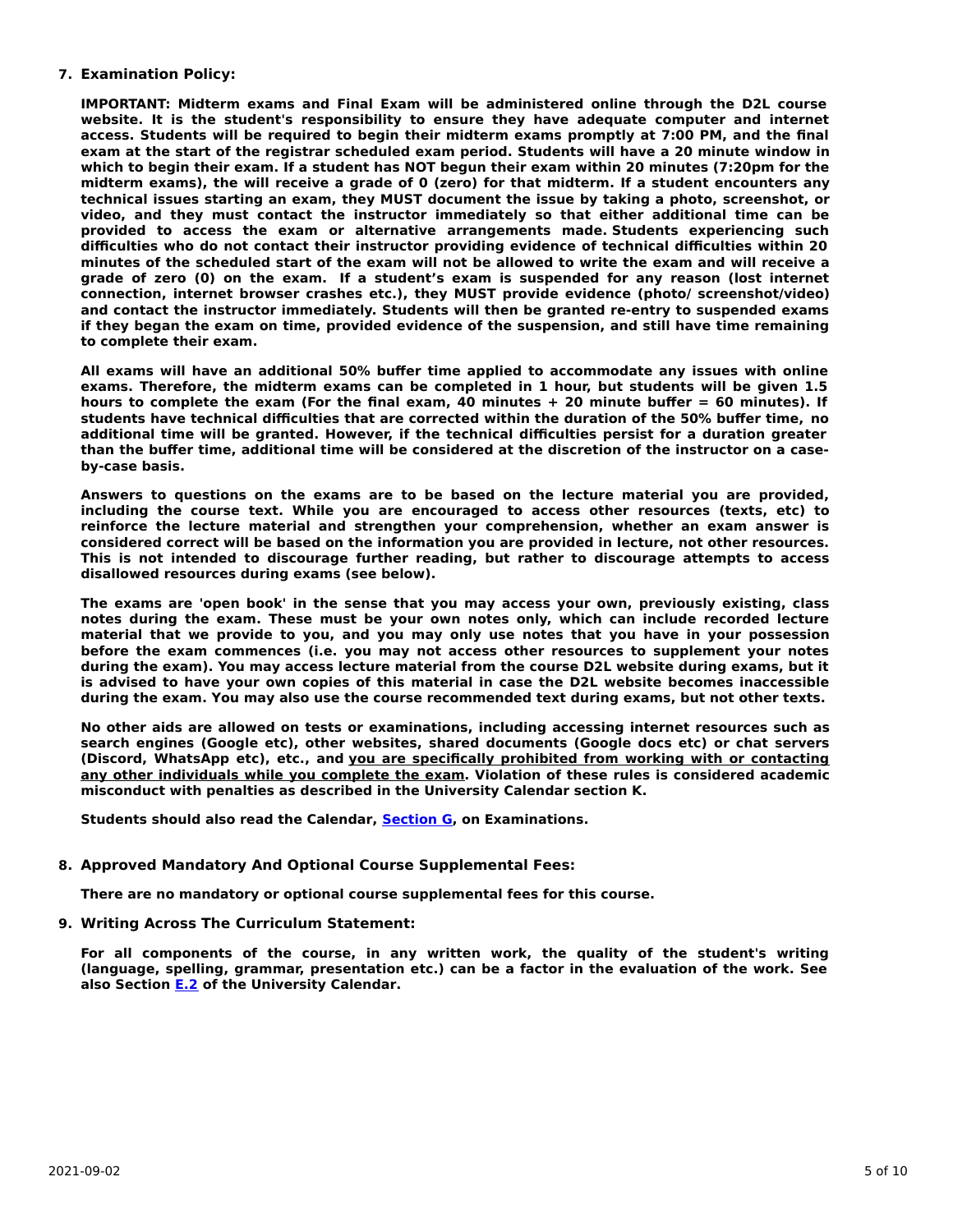#### **10. Human & Living Organism Studies Statements:**

**Students will not participate as subjects or researchers in human studies.**

**See also [Section](http://www.ucalgary.ca/pubs/calendar/current/e-5.html) E.5 of the University Calendar.**

**STUDIES IN THE BIOLOGICAL SCIENCES INVOLVE THE USE OF LIVING AND DEAD ORGANISMS. Students taking laboratory and field-based courses in these disciplines can expect involvement with and experimentation on such materials. Students perform dissections on dead or preserved organisms in some courses. In particular courses, students experiment on living organisms, their tissues, cells, or molecules. Sometimes field work requires students to collect a variety of living materials by many methods, including humane trapping.**

**All work on humans and other animals conforms to the Helsinki Declaration and to the regulations of the Canadian Council on Animal Care. The Department strives for the highest ethical standards consistent with stewardship of the environment for organisms whose use is not governed by statutory authority. Individuals contemplating taking courses or majoring in one of the fields of study offered by the Department of Biological Sciences should ensure that they have fully considered these issues before enrolling. Students are advised to discuss any concern they might have with the Undergraduate Program Director of the Department.**

**Students are expected to be familiar with [Section](http://www.ucalgary.ca/pubs/calendar/current/sc-4-1.html) SC.4.1 of the University Calendar.**

**11. Reappraisal Of Grades:**

**A student wishing a reappraisal, should first attempt to review the graded work with the Course coordinator/instructor or department offering the course. Students with sufficient academic grounds may request a reappraisal. Non-academic grounds are not relevant for grade reappraisals. Students should be aware that the grade being reappraised may be raised, lowered or remain the same. See [Section](http://www.ucalgary.ca/pubs/calendar/current/i-3.html) I.3 of the University Calendar.**

- **a. Term Work: The student should present their rationale as effectively and as fully as possible to the Course coordinator/instructor within ten business days of either being notified about the** mark, or of the item's return to the class. If the student is not satisfied with the outcome, the **student shall submit the Reappraisal of Graded Term work form to the department in which the course is offered within 2 business days of receiving the decision from the instructor. The Department will arrange for a reappraisal of the work within the next ten business days. The reappraisal will only be considered if the student provides a detailed rationale that outlines where and for what reason an error is suspected. See sections [I.1](http://www.ucalgary.ca/pubs/calendar/current/i-1.html) and [I.2](http://www.ucalgary.ca/pubs/calendar/current/i-2.html) of the University Calendar**
- **b. Final Exam:The student shall submit the request to Enrolment Services. See [Section](http://www.ucalgary.ca/pubs/calendar/current/i-3.html) I.3 of the University Calendar.**
- **12. Other Important Information For Students:**
	- **a. Mental Health The University of Calgary recognizes the pivotal role that student mental health plays in physical health, social connectedness and academic success, and aspires to create a caring and supportive campus community where individuals can freely talk about mental health and receive supports when needed. We encourage you to explore the mental health resources available throughout the university community, such as counselling, self-help resources, peer support or skills-building available through the SU Wellness Centre (Room 370, MacEwan Student Centre, Mental Health [Services](https://www.ucalgary.ca/wellnesscentre/services/mental-health-services) Website) and the Campus Mental Health Strategy website [\(Mental](http://www.ucalgary.ca/mentalhealth) Health).**
	- **b. SU Wellness Services: For more information, see [www.ucalgary.ca/wellnesscentre](tel:4032109355) or call 403- 210-9355.**
	- **c. Sexual Violence: The Sexual Violence Support Advocate, Carla Bertsch, can provide confidential support and information regarding sexual violence to all members of the university community. Carla can be reached by email [\(svsa@ucalgary.ca](mailto:svsa@ucalgary.ca)) or phone at [403-220-2208](tel:4032202208). The complete University of Calgary policy on sexual violence can be viewed at (https://www.ucalgary.ca/legal[services/sites/default/files/teams/1/Policies-Sexual-and-Gender-Based-Violence-Policy.pdf\)](https://www.ucalgary.ca/legal-services/sites/default/files/teams/1/Policies-Sexual-and-Gender-Based-Violence-Policy.pdf)**
	- **d. Misconduct: Academic integrity is the foundation of the development and acquisition of knowledge and is based on values of honesty, trust, responsibility, and respect. We expect members of our community to act with integrity. Research integrity, ethics, and principles of conduct are key to academic integrity. Members of our campus community are required to abide by our institutional Code of [Conduct](https://www.ucalgary.ca/legal-services/sites/default/files/teams/1/Policies-Code-of-Conduct.pdf) and promote academic integrity in upholding the University of Calgary's reputation of excellence. Some examples of academic misconduct include but are**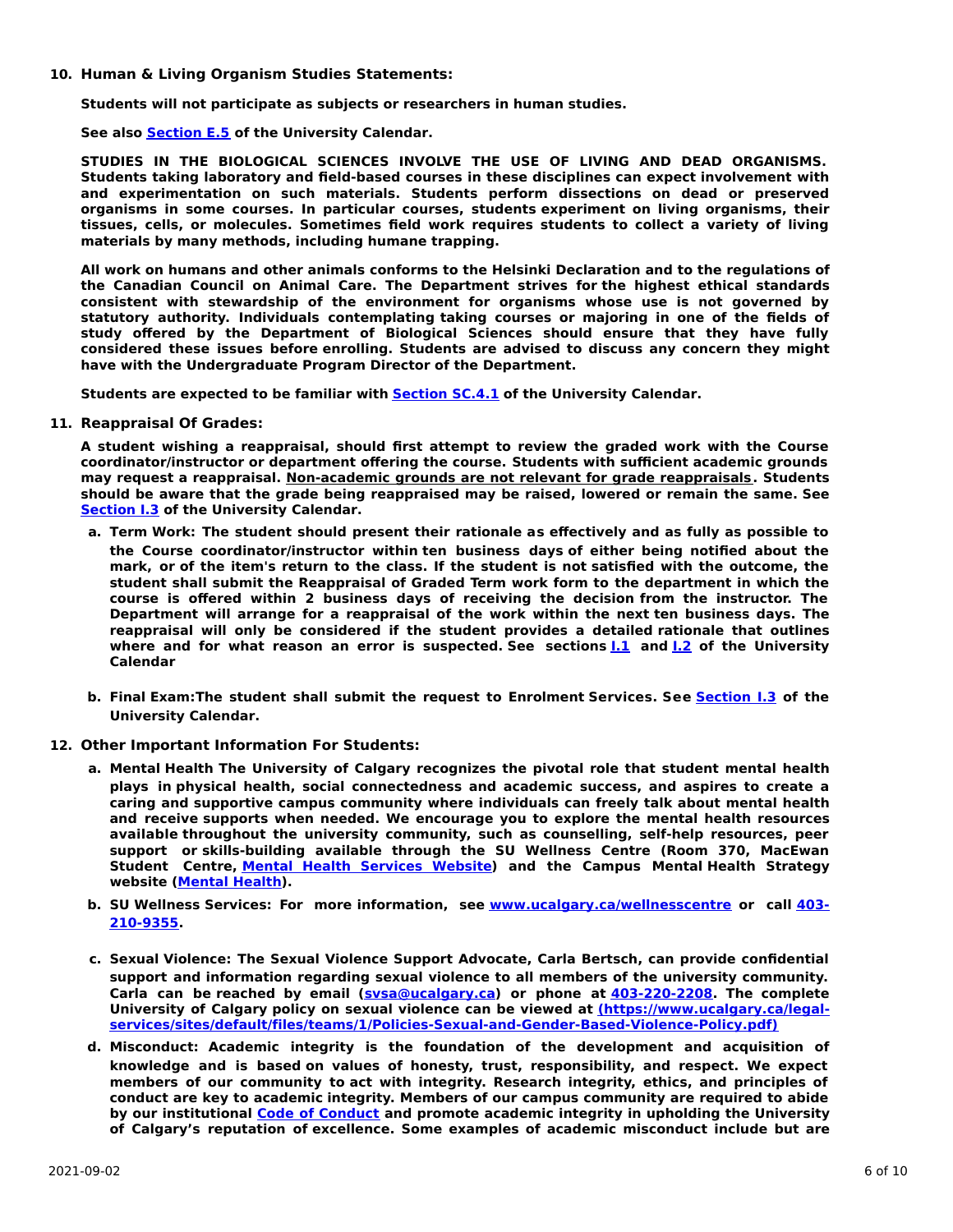**not limited to: posting course material to online platforms or file sharing without the course instructor's consent; submitting or presenting work as if it were the student's own work; submitting or presenting work in one course which has also been submitted in another course without the instructor's permission; borrowing experimental values from others without the instructor's approval; falsification/fabrication of experimental values in a report. Please read the following to inform yourself more on academic integrity:**

**Student [Handbook](https://www.ucalgary.ca/live-uc-ucalgary-site/sites/default/files/teams/9/AI-Student-handbook-1.pdf) on Academic Integrity Student Academic Misconduct [Policy](https://www.ucalgary.ca/legal-services/sites/default/files/teams/1/Policies-Student-Academic-Misconduct-Policy.pdf) and [Procedure](https://www.ucalgary.ca/legal-services/sites/default/files/teams/1/Policies-Student-Academic-Misconduct-Procedure.pdf) [Research](https://www.ucalgary.ca/legal-services/sites/default/files/teams/1/Policies-Research-Integrity-Policy.pdf) Integrity Policy**

**Additional information is available on the Student Success Centre [Academic](https://ucalgary.ca/student-services/student-success/learning/academic-integrity) Integrity page**

**e. Academic Accommodation Policy:**

**It is the student's responsibility to request academic accommodations according to the University policies and procedures listed below. The student accommodation policy can be found a t : [https://www.ucalgary.ca/legal-services/sites/default/files/teams/1/Policies-Student-](https://www.ucalgary.ca/legal-services/sites/default/files/teams/1/Policies-Student-Accommodation-Policy.pdf)Accommodation-Policy.pdf**

**Students needing an accommodation because of a disability or medical condition should communicate this need to Student Accessibility Services in accordance with the Procedure for Accommodations for Students with Disabilities: https://www.ucalgary.ca/legal[services/sites/default/files/teams/1/Policies-Accommodation-for-Students-with-Disabilities-](https://www.ucalgary.ca/legal-services/sites/default/files/teams/1/Policies-Accommodation-for-Students-with-Disabilities-Procedure.pdf)Procedure.pdf.**

**Students needing an accommodation in relation to their coursework or to fulfil requirements for a graduate degree, based on a Protected Ground other than Disability, should communicate this need, by filling out the Request for Academic [Accommodation](https://science.ucalgary.ca/sites/default/files/teams/1/request-accommodation-academic-courses.pdf) Form and sending it to Lisa Gieg by email [lmgieg@ucalgary.ca](mailto:lmgieg@ucalgary.ca) preferably 10 business days before the due date of an assessment or scheduled absence.**

- **f. Freedom of Information and Privacy: This course is conducted in accordance with the Freedom of Information and Protection of Privacy Act (FOIPP). Students should identify themselves on all written work by placing their name on the front page and their ID number on each subsequent page. For more information, see Legal [Services](https://www.ucalgary.ca/legal-services/access-information-privacy) website.**
- **g. Student Union Information: VP [Academic](http://www.su.ucalgary.ca/contact), Phone: [403-220-3911](tel:4032203911) Email: [suvpaca@ucalgary.ca](mailto:suvpaca@ucalgary.ca). SU Faculty Rep., Phone: [403-220-3913](tel:4032203913) Email: [sciencerep@su.ucalgary.ca](mailto:sciencerep@su.ucalgary.ca). Student [Ombudsman](https://www.ucalgary.ca/ombuds/), Email: [ombuds@ucalgary.ca](mailto:%20ombuds@ucalgary.ca).**
- **h. Surveys: At the University of Calgary, feedback through the Universal Student Ratings of Instruction ([USRI](http://www.ucalgary.ca/usri)) survey and the Faculty of Science Teaching Feedback form provides valuable information to help with evaluating instruction, enhancing learning and teaching, and selecting courses. Your responses make a difference - please participate in these surveys.**
- **i. Copyright of Course Materials: All course materials (including those posted on the course D2L site, a course website, or used in any teaching activity such as (but not limited to) examinations, quizzes, assignments, laboratory manuals, lecture slides or lecture materials and other course notes) are protected by law. These materials are for the sole use of students registered in this course and must not be redistributed. Sharing these materials with anyone else would be a breach of the terms and conditions governing student access to D2L, as well as a violation of the copyright in these materials, and may be pursued as a case of student academic or nonacademic [misconduct,](https://www.ucalgary.ca/conduct/policy/non-academic-misconduct-policy) in addition to any other remedies available at law.**

**Full lecture and lab schedules will be available on D2L.**

**Lecture and Midterm Examination Schedule - 2021**

**Sept 8 – 24: Neurobiology (C. Flynn), 8 lectures, SYNCHRONOUS**

**Delivery via ZOOM during scheduled lecture time (MWF, 9:00am - 9:50am) Synchronous lectures will be recorded and made available on D2L.**

# **Topics:**

**Introduction to Neurobiology.**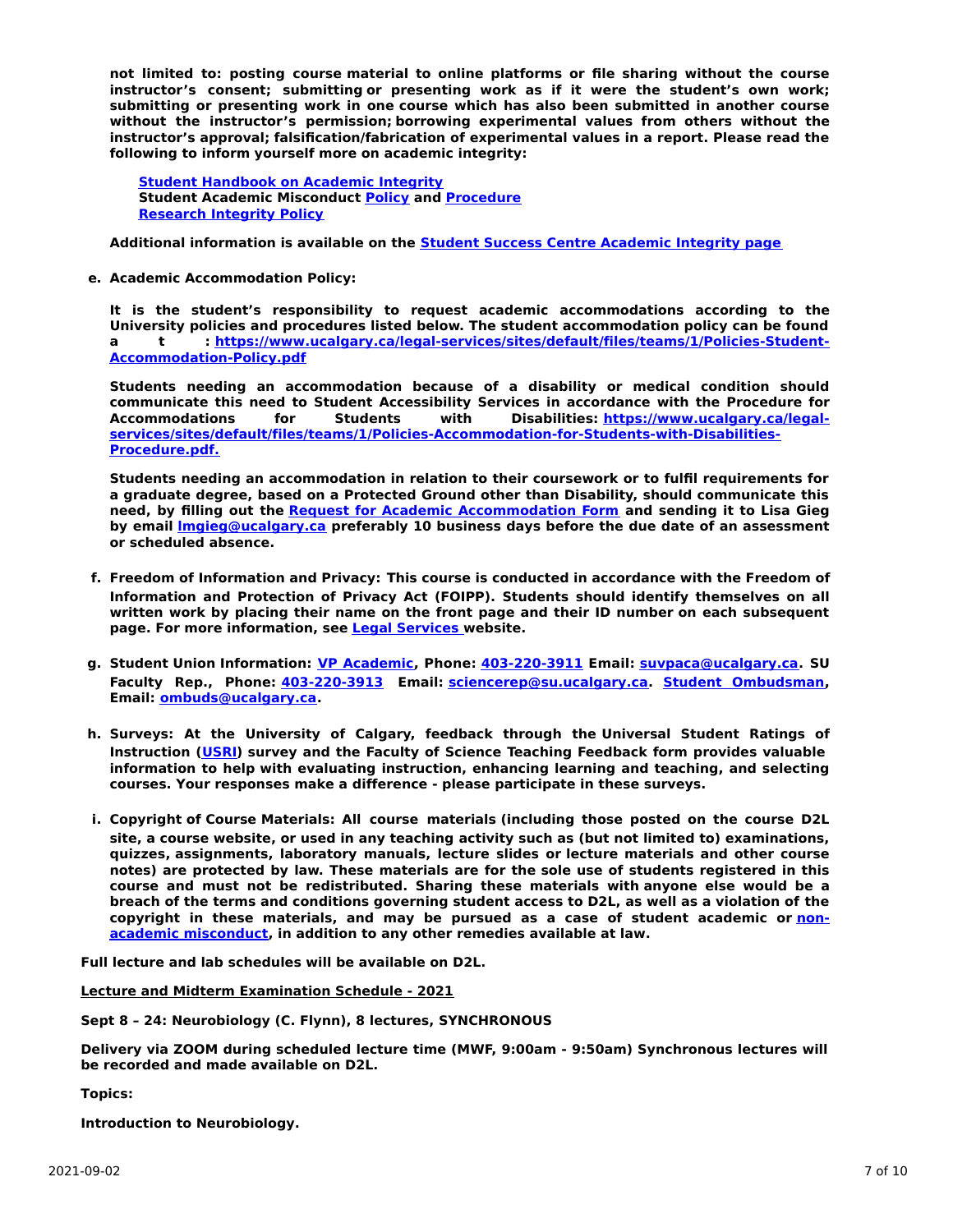**Passive Electrical Properties.**

**Ion Channels.**

**The Action Potential.**

**Synapses.**

**Synaptic Plasticity**

**Oct 11 - Thanksgiving Day (University Closed, No lecture)**

**Sep 27 – Oct 15: Sensory Physiology and Perception (C. Flynn), 8 lectures, SYNCHRONOUS**

**Delivery via ZOOM during scheduled lecture time (MWF, 9:00am - 9:50am) Synchronous lectures will be recorded and made available on D2L.**

**Topics covered:**

**Sensation and Perception.**

**Skin Receptors and Mechanoreception.**

**The Auditory System.**

**The Vestibular System.**

**The Visual System.**

**Oct 19 - FIRST MIDTERM EXAM 7:00pm - 8:30 PM**

**Online Synchronous**

**Covering lecture material from Sept 8th - Oct 15th (Neurobiology, Sensory Physiology and Perception)**

**Oct 18 - Nov 19: Endocrinology (H. Habibi), equivalent of 12 lectures, ASYNCHRONOUS**

**Delivery, recorded lectures provided on D2L website**

**Topics Covered:**

**Hormone-target interactions and specificity.**

**Mechanisms of hormone action.**

**Hypothalamic and pituitary hormone production and function.**

**Integrated control of growth, development, reproduction and metabolism.**

**Nov 8-12 READING DAYS (University Closed, No lectures)**

**Oct 23 - SECOND MIDTERM EXAM 7:00pm - 8:30 PM**

**Online Synchronous**

**Covering lecture material from Oct 18th - Nov 19th (Endocrinology)**

**Nov 22 – Dec 8: Muscle Physiology (Keenan MacDougall), equivalent of 8 lectures, ASYNCHRONOUS**

**Delivery, recorded lectures provided on D2L website**

**Topics Covered:**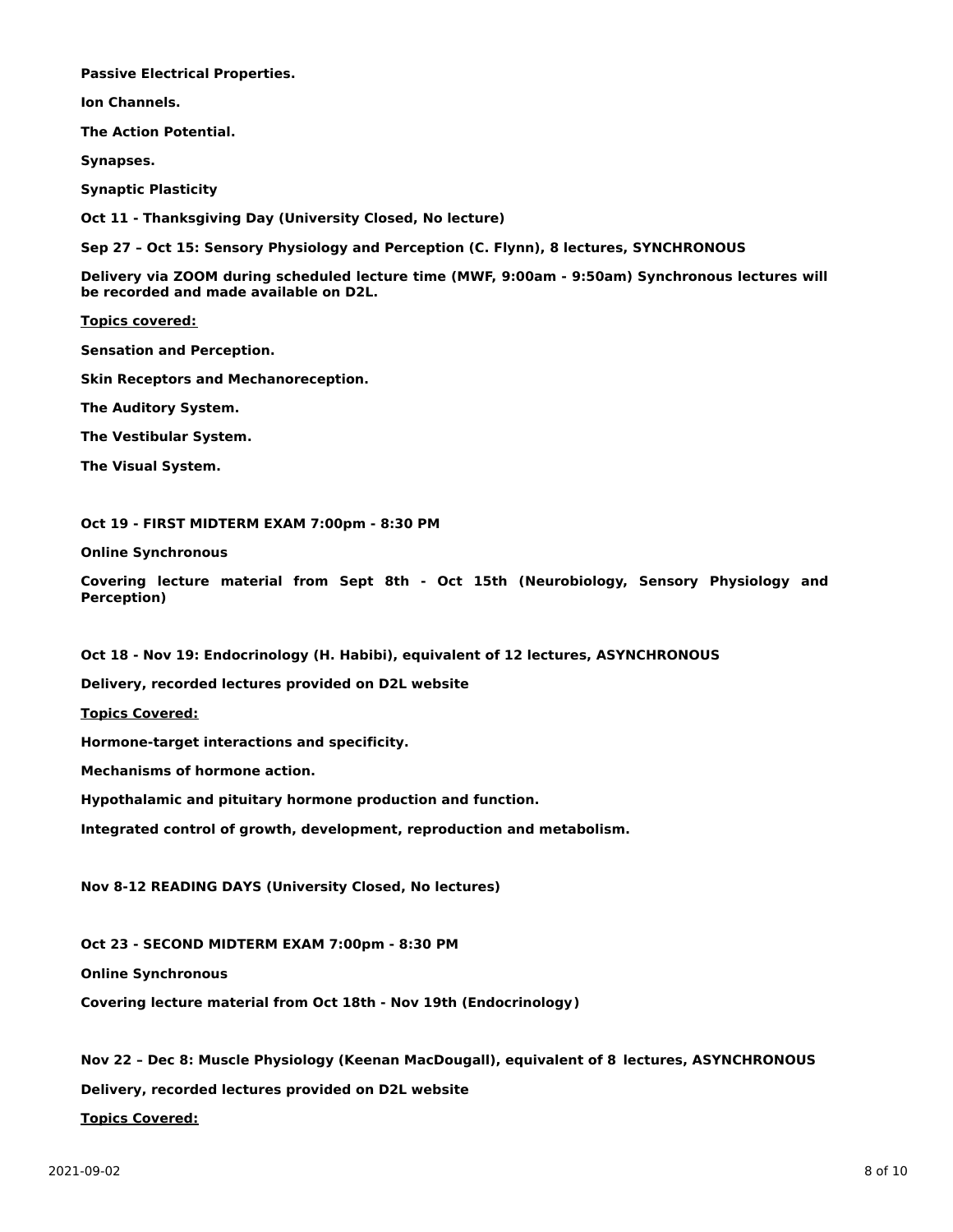**Anatomy, ultrastructure, sliding filament theory. Excitation-contraction coupling. Mechanics, contractile properties. Energetics, fibre types. Neural control, muscle spindles. Control of movement, reflexes and fixed action patterns. Smooth Muscle.**

**Muscle lecture material will be covered on the final exam (Registrar Scheduled)**

## **LABORATORY SCHEDULE**

| Date:            | Laboratory Exercise                                         |
|------------------|-------------------------------------------------------------|
| Sept. 14 - 21    | Lab 01 - Tonicity and Cell Volume                           |
| Sept 28 - Oct. 7 | Lab 02 - Action Potentials in Earthworm Giant Axons         |
| Oct. $12 - 19$   | Lab 03 - Senses and Reflexes                                |
| Oct. 26 - Nov. 2 | Lab 04 - Endocrine Disorders                                |
| Nov. $8 - 12$    | READING BREAK - No labs                                     |
| Nov. 16 - 23     | Lab 05 - Mechanical Properties of Skeletal Muscle           |
| Nov. 30 - Dec. 7 | Lab 06 - Physiological Properties of Visceral Smooth Muscle |

# **Course Outcomes:**

- **Be able to explain how the anatomy and physiology of neurons contribute to the creation and maintenance of membrane potential and mechanisms of neuronal signalling including the synapse and action potential.**
- **Be able to explain the physiological basis of sensation and perception, including the design and function of important sensory systems including the skin, auditory, visual, vestibular and chemical sensation.**
- **Be able to explain how muscles are built from molecular to organ level, how they are regulated, how their anatomy and physiology give rise to emergent properties of muscle contraction, and the basis of neural control of muscles.**
- **Be able to explain how endocrine systems function, including hormone/target interactions, mechanisms of hormone function, hypothalamic-pituitary interactions, and regulation of growth, development, reproduction and metabolism.**
- **Be able to apply the physiological systems and principles under consideration to explain how they promote maintenance of homeostasis and normal body function in animals.**
- **Be expected to apply their knowledge about these systems to perform lab/inquiry-based experiments, and to collect and present their results in written scientific reports that demonstrate the ability to critically assess and explain their data.**
- **Be able to explain how the anatomy and physiology of neurons contribute to the creation and maintenance of membrane potential and mechanisms of neuronal signaling including the synapse and action potential**
- **Be able to explain the physiological basis of sensation and perception, including the design and function of important sensory systems including the skin, auditory, visual, vestibular and chemical sensation**
- **Be able to explain how muscles are built from molecular to organ level, how they are regulated, how their anatomy and physiology give rise to emergent properties of muscle contraction, and the basis of neural control of muscles**